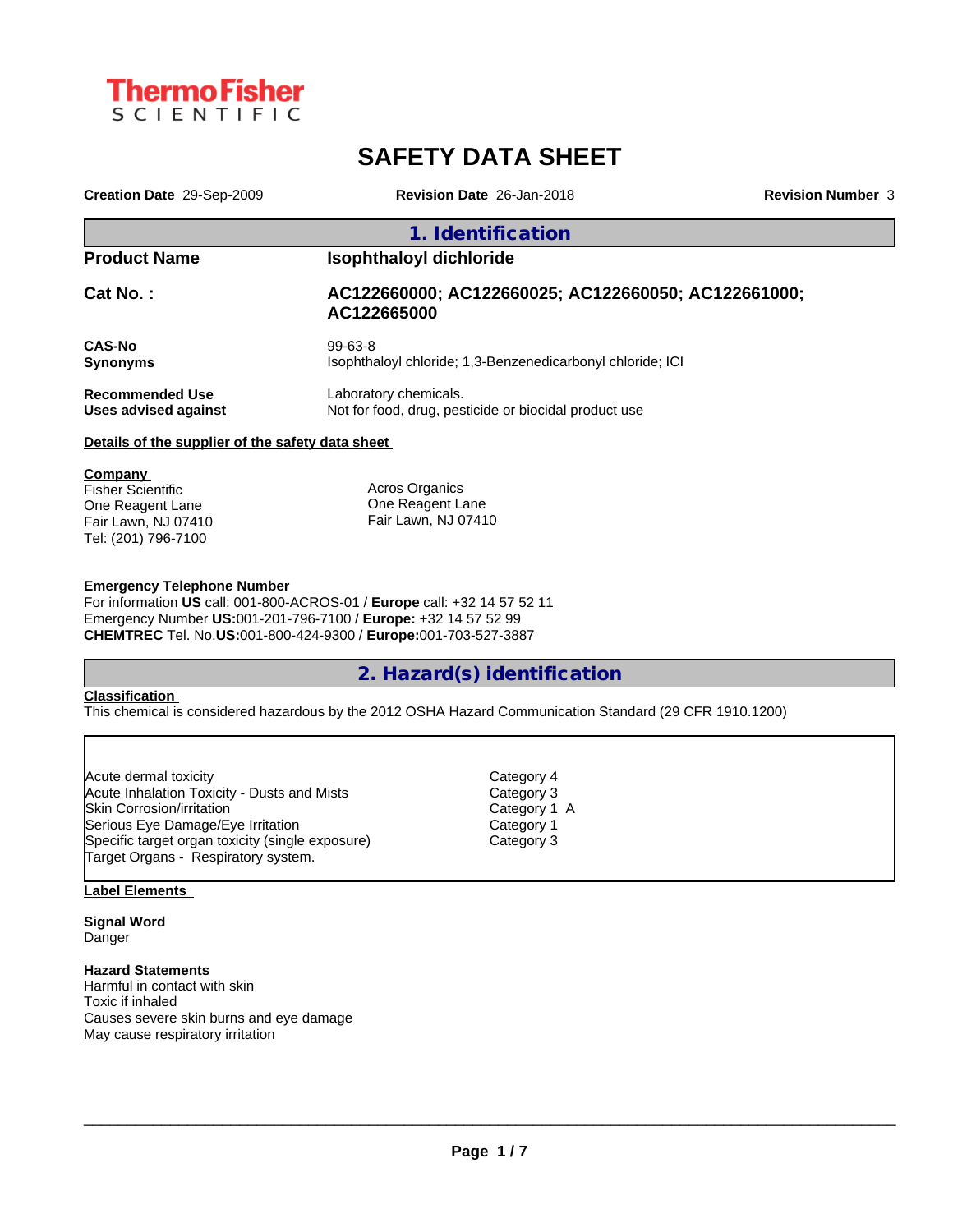

# **Precautionary Statements**

## **Prevention**

Wear protective gloves/protective clothing/eye protection/face protection Use only outdoors or in a well-ventilated area Do not breathe dust/fume/gas/mist/vapors/spray Wash face, hands and any exposed skin thoroughly after handling Protect from moisture **Response** Call a POISON CENTER or doctor/physician if you feel unwell **Inhalation** IF INHALED: Remove victim to fresh air and keep at rest in a position comfortable for breathing Call a POISON CENTER or doctor/physician **Skin** IF ON SKIN (or hair): Take off immediately all contaminated clothing. Rinse skin with water/shower Wash contaminated clothing before reuse Immediately call a POISON CENTER or doctor/physician **Eyes** IF IN EYES: Rinse cautiously with water for several minutes. Remove contact lenses, if present and easy to do. Continue rinsing Immediately call a POISON CENTER or doctor/physician **Ingestion** IF SWALLOWED: Rinse mouth. DO NOT induce vomiting **Storage** Store in a well-ventilated place. Keep container tightly closed Store locked up **Disposal** Dispose of contents/container to an approved waste disposal plant **Hazards not otherwise classified (HNOC)** Contact with water liberates toxic gas

## **Other hazards**

Water reactive.

# **3. Composition/Information on Ingredients**

 $\_$  ,  $\_$  ,  $\_$  ,  $\_$  ,  $\_$  ,  $\_$  ,  $\_$  ,  $\_$  ,  $\_$  ,  $\_$  ,  $\_$  ,  $\_$  ,  $\_$  ,  $\_$  ,  $\_$  ,  $\_$  ,  $\_$  ,  $\_$  ,  $\_$  ,  $\_$  ,  $\_$  ,  $\_$  ,  $\_$  ,  $\_$  ,  $\_$  ,  $\_$  ,  $\_$  ,  $\_$  ,  $\_$  ,  $\_$  ,  $\_$  ,  $\_$  ,  $\_$  ,  $\_$  ,  $\_$  ,  $\_$  ,  $\_$  ,

| <b>Component</b>      |                                                                                                                                                                                             | <b>CAS-No</b>         | Weight %                                                                              |
|-----------------------|---------------------------------------------------------------------------------------------------------------------------------------------------------------------------------------------|-----------------------|---------------------------------------------------------------------------------------|
| Isophthaloyl chloride |                                                                                                                                                                                             | 99-63-8               | >95                                                                                   |
|                       |                                                                                                                                                                                             |                       |                                                                                       |
|                       |                                                                                                                                                                                             | 4. First-aid measures |                                                                                       |
| <b>General Advice</b> | attendance.                                                                                                                                                                                 |                       | Immediate medical attention is required. Show this safety data sheet to the doctor in |
| <b>Eye Contact</b>    | Rinse immediately with plenty of water, also under the eyelids, for at least 15 minutes.<br>Immediate medical attention is required.                                                        |                       |                                                                                       |
| <b>Skin Contact</b>   | Wash off immediately with plenty of water for at least 15 minutes. Immediate medical<br>attention is required.                                                                              |                       |                                                                                       |
| <b>Inhalation</b>     | Remove from exposure, lie down. Move to fresh air. If breathing is difficult, give oxygen. Do<br>not use mouth-to-mouth method if victim ingested or inhaled the substance; give artificial |                       |                                                                                       |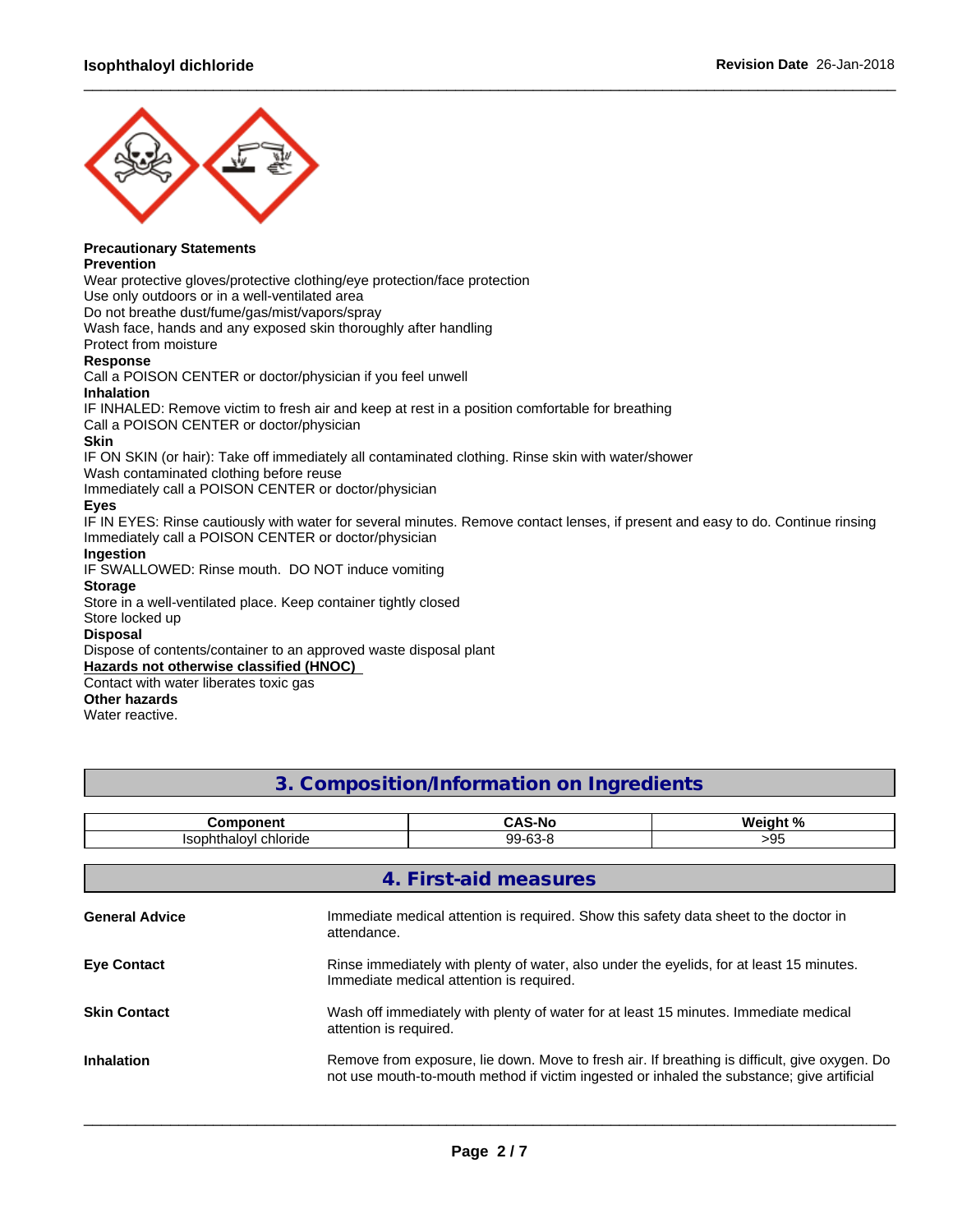|                                        | respiration with the aid of a pocket mask equipped with a one-way valve or other proper<br>respiratory medical device. Immediate medical attention is required.                                                                                                                                          |
|----------------------------------------|----------------------------------------------------------------------------------------------------------------------------------------------------------------------------------------------------------------------------------------------------------------------------------------------------------|
| Ingestion                              | Do not induce vomiting. Call a physician or Poison Control Center immediately.                                                                                                                                                                                                                           |
| Most important symptoms and<br>effects | Causes burns by all exposure routes. Product is a corrosive material. Use of gastric<br>lavage or emesis is contraindicated. Possible perforation of stomach or esophagus should<br>be investigated: Ingestion causes severe swelling, severe damage to the delicate tissue<br>and danger of perforation |
| <b>Notes to Physician</b>              | Treat symptomatically                                                                                                                                                                                                                                                                                    |
|                                        | 5. Fire-fighting measures                                                                                                                                                                                                                                                                                |
| <b>Suitable Extinguishing Media</b>    | CO <sub>2</sub> , dry chemical, dry sand, alcohol-resistant foam.                                                                                                                                                                                                                                        |
| <b>Unsuitable Extinguishing Media</b>  | DO NOT USE WATER                                                                                                                                                                                                                                                                                         |
| <b>Flash Point</b>                     | 180 °C / 356 °F                                                                                                                                                                                                                                                                                          |
| Method -                               | No information available                                                                                                                                                                                                                                                                                 |
| <b>Autoignition Temperature</b>        |                                                                                                                                                                                                                                                                                                          |
| <b>Explosion Limits</b>                |                                                                                                                                                                                                                                                                                                          |
| <b>Upper</b>                           | No data available                                                                                                                                                                                                                                                                                        |
| Lower                                  | No data available                                                                                                                                                                                                                                                                                        |

 $\_$  ,  $\_$  ,  $\_$  ,  $\_$  ,  $\_$  ,  $\_$  ,  $\_$  ,  $\_$  ,  $\_$  ,  $\_$  ,  $\_$  ,  $\_$  ,  $\_$  ,  $\_$  ,  $\_$  ,  $\_$  ,  $\_$  ,  $\_$  ,  $\_$  ,  $\_$  ,  $\_$  ,  $\_$  ,  $\_$  ,  $\_$  ,  $\_$  ,  $\_$  ,  $\_$  ,  $\_$  ,  $\_$  ,  $\_$  ,  $\_$  ,  $\_$  ,  $\_$  ,  $\_$  ,  $\_$  ,  $\_$  ,  $\_$  ,

# **Specific Hazards Arising from the Chemical**

The product causes burns of eyes, skin and mucous membranes. Thermal decomposition can lead to release of irritating gases and vapors. Keep product and empty container away from heat and sources of ignition.

#### **Hazardous Combustion Products**

Hydrogen chloride gas Carbon monoxide (CO) Carbon dioxide (CO2) Phosgene Thermal decomposition can lead to release of irritating gases and vapors

## **Protective Equipment and Precautions for Firefighters**

**Sensitivity to Mechanical Impact** No information available **Sensitivity to Static Discharge** No information available

As in any fire, wear self-contained breathing apparatus pressure-demand, MSHA/NIOSH (approved or equivalent) and full protective gear. Thermal decomposition can lead to release of irritating gases and vapors.

| <b>NFPA</b>                                                                                                                       |                                                   |                                                                                                                                                                                                                                                                     |                         |
|-----------------------------------------------------------------------------------------------------------------------------------|---------------------------------------------------|---------------------------------------------------------------------------------------------------------------------------------------------------------------------------------------------------------------------------------------------------------------------|-------------------------|
| <b>Health</b>                                                                                                                     | <b>Flammability</b>                               | <b>Instability</b>                                                                                                                                                                                                                                                  | <b>Physical hazards</b> |
| 3                                                                                                                                 |                                                   |                                                                                                                                                                                                                                                                     | w                       |
|                                                                                                                                   |                                                   | 6. Accidental release measures                                                                                                                                                                                                                                      |                         |
| <b>Personal Precautions</b><br><b>Environmental Precautions</b>                                                                   |                                                   | Use personal protective equipment. Evacuate personnel to safe areas. Ensure adequate<br>ventilation. Keep people away from and upwind of spill/leak. Avoid dust formation.<br>Should not be released into the environment. See Section 12 for additional ecological |                         |
|                                                                                                                                   | information.                                      |                                                                                                                                                                                                                                                                     |                         |
| Methods for Containment and Clean Sweep up or vacuum up spillage and collect in suitable container for disposal. Avoid dust<br>Up |                                                   | formation. Use spark-proof tools and explosion-proof equipment.                                                                                                                                                                                                     |                         |
|                                                                                                                                   |                                                   | 7. Handling and storage                                                                                                                                                                                                                                             |                         |
| <b>Handling</b>                                                                                                                   | breathe vapors/dust. Avoid dust formation.        | Wear personal protective equipment. Ensure adequate ventilation. Use only under a<br>chemical fume hood. Do not get in eyes, on skin, or on clothing. Do not ingest. Do not                                                                                         |                         |
| <b>Storage</b>                                                                                                                    | Corrosives area. Store under an inert atmosphere. |                                                                                                                                                                                                                                                                     |                         |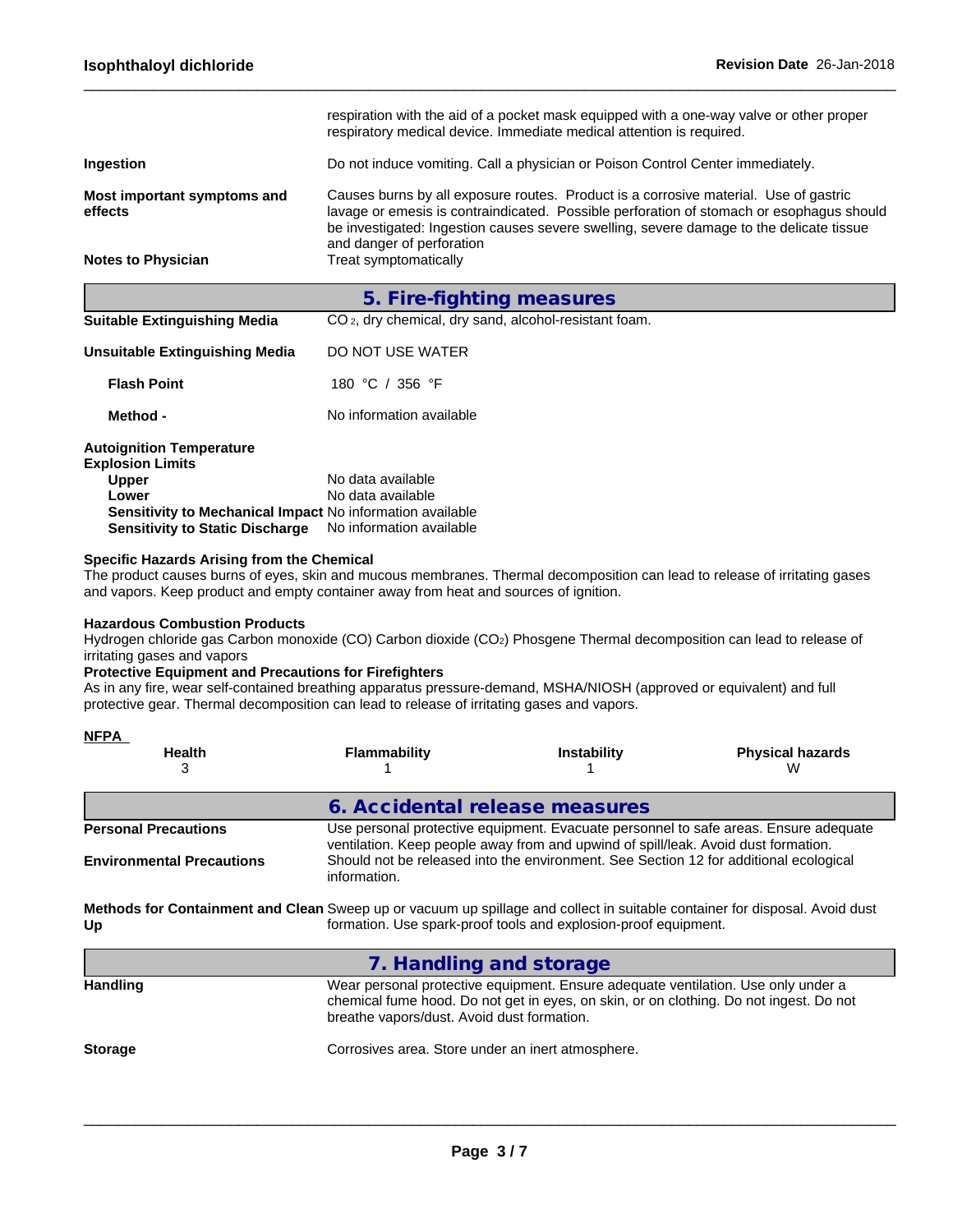|                                      | 8. Exposure controls / personal protection                                                                                                                                                                                                              |
|--------------------------------------|---------------------------------------------------------------------------------------------------------------------------------------------------------------------------------------------------------------------------------------------------------|
| <b>Exposure Guidelines</b>           | This product does not contain any hazardous materials with occupational exposure<br>limitsestablished by the region specific regulatory bodies.                                                                                                         |
| <b>Engineering Measures</b>          | Use only under a chemical fume hood. Ensure adequate ventilation, especially in confined<br>areas. Ensure that eyewash stations and safety showers are close to the workstation<br>location.                                                            |
| <b>Personal Protective Equipment</b> |                                                                                                                                                                                                                                                         |
| <b>Eye/face Protection</b>           | Tightly fitting safety goggles. Face-shield.                                                                                                                                                                                                            |
| Skin and body protection             | Long sleeved clothing.                                                                                                                                                                                                                                  |
| <b>Respiratory Protection</b>        | Follow the OSHA respirator regulations found in 29 CFR 1910.134 or European Standard<br>EN 149. Use a NIOSH/MSHA or European Standard EN 149 approved respirator if<br>exposure limits are exceeded or if irritation or other symptoms are experienced. |
| <b>Hygiene Measures</b>              | Handle in accordance with good industrial hygiene and safety practice.                                                                                                                                                                                  |

 $\_$  ,  $\_$  ,  $\_$  ,  $\_$  ,  $\_$  ,  $\_$  ,  $\_$  ,  $\_$  ,  $\_$  ,  $\_$  ,  $\_$  ,  $\_$  ,  $\_$  ,  $\_$  ,  $\_$  ,  $\_$  ,  $\_$  ,  $\_$  ,  $\_$  ,  $\_$  ,  $\_$  ,  $\_$  ,  $\_$  ,  $\_$  ,  $\_$  ,  $\_$  ,  $\_$  ,  $\_$  ,  $\_$  ,  $\_$  ,  $\_$  ,  $\_$  ,  $\_$  ,  $\_$  ,  $\_$  ,  $\_$  ,  $\_$  ,

# **9. Physical and chemical properties**

| <b>Physical State</b>                   | Solid                        |
|-----------------------------------------|------------------------------|
| Appearance                              | White                        |
| Odor                                    | Odorless                     |
| <b>Odor Threshold</b>                   | No information available     |
| рH                                      | No information available     |
| <b>Melting Point/Range</b>              | 43 - 45 °C / 109.4 - 113 °F  |
| <b>Boiling Point/Range</b>              | 276 °C / 528.8 °F @ 760 mmHg |
| <b>Flash Point</b>                      | 180 °C / 356 °F              |
| <b>Evaporation Rate</b>                 | Not applicable               |
| <b>Flammability (solid,gas)</b>         | No information available     |
| <b>Flammability or explosive limits</b> |                              |
| <b>Upper</b>                            | No data available            |
| Lower                                   | No data available            |
| <b>Vapor Pressure</b>                   | 0.03 mmHg $@$ 25 °C          |
| <b>Vapor Density</b>                    | Not applicable               |
| <b>Specific Gravity</b>                 | 1.389 $@$ 47 $°C$            |
| <b>Solubility</b>                       | Reacts violently with water  |
| Partition coefficient; n-octanol/water  | No data available            |
| <b>Autoignition Temperature</b>         |                              |
| <b>Decomposition Temperature</b>        | No information available     |
| <b>Viscosity</b>                        | Not applicable               |
| <b>Molecular Formula</b>                | C8 H4 Cl2 O2                 |
| <b>Molecular Weight</b>                 | 203.02                       |
|                                         |                              |

# **10. Stability and reactivity**

| <b>Reactive Hazard</b>        | Yes                                                                 |
|-------------------------------|---------------------------------------------------------------------|
| <b>Stability</b>              | Stable under normal conditions. Moisture sensitive.                 |
| <b>Conditions to Avoid</b>    | Incompatible products. Excess heat. Exposure to moist air or water. |
| <b>Incompatible Materials</b> | Water, Strong bases, Alcohols                                       |

**Hazardous Decomposition Products** Hydrogen chloride gas, Carbon monoxide (CO), Carbon dioxide (CO2), Phosgene, Thermal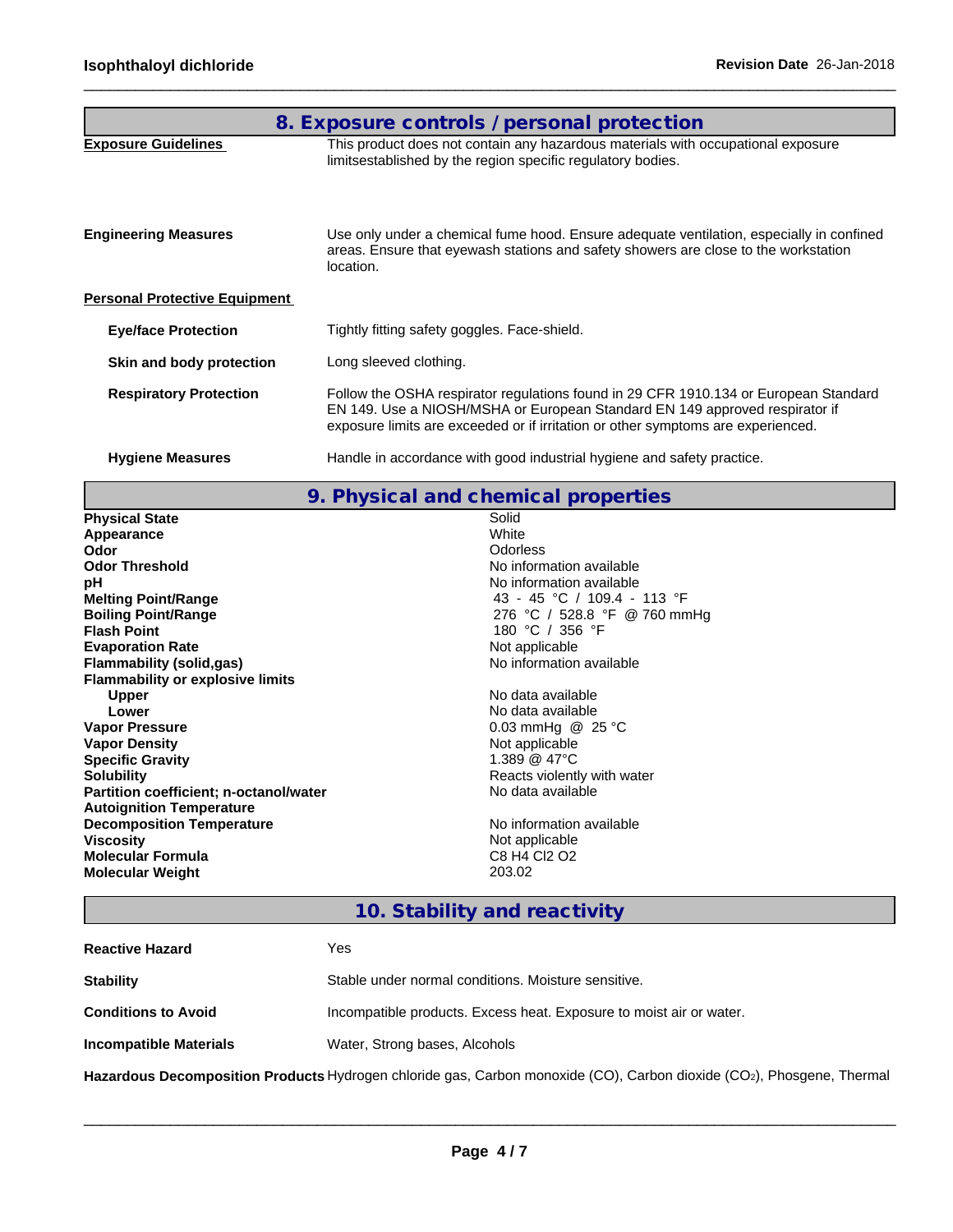decomposition can lead to release of irritating gases and vapors

 $\_$  ,  $\_$  ,  $\_$  ,  $\_$  ,  $\_$  ,  $\_$  ,  $\_$  ,  $\_$  ,  $\_$  ,  $\_$  ,  $\_$  ,  $\_$  ,  $\_$  ,  $\_$  ,  $\_$  ,  $\_$  ,  $\_$  ,  $\_$  ,  $\_$  ,  $\_$  ,  $\_$  ,  $\_$  ,  $\_$  ,  $\_$  ,  $\_$  ,  $\_$  ,  $\_$  ,  $\_$  ,  $\_$  ,  $\_$  ,  $\_$  ,  $\_$  ,  $\_$  ,  $\_$  ,  $\_$  ,  $\_$  ,  $\_$  ,

Hazardous Polymerization **Hazardous** polymerization does not occur.

Hazardous Reactions **None under normal processing**.

**11. Toxicological information**

**Acute Toxicity**

| <b>Component Information</b><br>Component                                           |                                                                                                      | LD50 Oral                                                                                                                                                                                                                                                                                           |            | <b>LD50 Dermal</b>                                                                         |             | <b>LC50 Inhalation</b> |  |
|-------------------------------------------------------------------------------------|------------------------------------------------------------------------------------------------------|-----------------------------------------------------------------------------------------------------------------------------------------------------------------------------------------------------------------------------------------------------------------------------------------------------|------------|--------------------------------------------------------------------------------------------|-------------|------------------------|--|
| Isophthaloyl chloride                                                               |                                                                                                      | 2200 mg/kg (Rat)<br>1410 mg/kg (Rabbit)<br>$0.66$ mg/L 4h                                                                                                                                                                                                                                           |            |                                                                                            |             |                        |  |
| <b>Toxicologically Synergistic</b>                                                  |                                                                                                      | No information available                                                                                                                                                                                                                                                                            |            |                                                                                            |             |                        |  |
| <b>Products</b>                                                                     |                                                                                                      |                                                                                                                                                                                                                                                                                                     |            | Delayed and immediate effects as well as chronic effects from short and long-term exposure |             |                        |  |
|                                                                                     |                                                                                                      |                                                                                                                                                                                                                                                                                                     |            |                                                                                            |             |                        |  |
| <b>Irritation</b>                                                                   |                                                                                                      | Causes burns by all exposure routes                                                                                                                                                                                                                                                                 |            |                                                                                            |             |                        |  |
| <b>Sensitization</b>                                                                |                                                                                                      | No information available                                                                                                                                                                                                                                                                            |            |                                                                                            |             |                        |  |
| Carcinogenicity                                                                     |                                                                                                      |                                                                                                                                                                                                                                                                                                     |            | The table below indicates whether each agency has listed any ingredient as a carcinogen.   |             |                        |  |
| Component                                                                           | <b>CAS-No</b>                                                                                        | <b>IARC</b>                                                                                                                                                                                                                                                                                         | <b>NTP</b> | <b>ACGIH</b>                                                                               | <b>OSHA</b> | <b>Mexico</b>          |  |
| Isophthaloyl chloride                                                               | 99-63-8                                                                                              | Not listed                                                                                                                                                                                                                                                                                          | Not listed | Not listed                                                                                 | Not listed  | Not listed             |  |
| <b>Mutagenic Effects</b>                                                            |                                                                                                      | No information available                                                                                                                                                                                                                                                                            |            |                                                                                            |             |                        |  |
| <b>Reproductive Effects</b>                                                         |                                                                                                      | No information available.                                                                                                                                                                                                                                                                           |            |                                                                                            |             |                        |  |
| <b>Developmental Effects</b>                                                        |                                                                                                      | No information available.                                                                                                                                                                                                                                                                           |            |                                                                                            |             |                        |  |
| <b>Teratogenicity</b>                                                               |                                                                                                      | No information available.                                                                                                                                                                                                                                                                           |            |                                                                                            |             |                        |  |
|                                                                                     | <b>STOT - single exposure</b><br>Respiratory system<br>None known<br><b>STOT - repeated exposure</b> |                                                                                                                                                                                                                                                                                                     |            |                                                                                            |             |                        |  |
| <b>Aspiration hazard</b>                                                            |                                                                                                      | No information available                                                                                                                                                                                                                                                                            |            |                                                                                            |             |                        |  |
| delayed                                                                             |                                                                                                      | Symptoms / effects, both acute and Product is a corrosive material. Use of gastric lavage or emesis is contraindicated.<br>Possible perforation of stomach or esophagus should be investigated: Ingestion causes<br>severe swelling, severe damage to the delicate tissue and danger of perforation |            |                                                                                            |             |                        |  |
| <b>Endocrine Disruptor Information</b>                                              |                                                                                                      | No information available                                                                                                                                                                                                                                                                            |            |                                                                                            |             |                        |  |
| <b>Other Adverse Effects</b><br>See actual entry in RTECS for complete information. |                                                                                                      |                                                                                                                                                                                                                                                                                                     |            |                                                                                            |             |                        |  |
|                                                                                     |                                                                                                      |                                                                                                                                                                                                                                                                                                     |            | 12. Ecological information                                                                 |             |                        |  |
| <b>Ecotoxicity</b><br>Do not empty into drains.                                     |                                                                                                      |                                                                                                                                                                                                                                                                                                     |            |                                                                                            |             |                        |  |

| <b>Mobility</b>                      | Will likely be mobile in the environment due to its water solubility.    |
|--------------------------------------|--------------------------------------------------------------------------|
| <b>Bioaccumulation/Accumulation</b>  | No information available.                                                |
| <b>Persistence and Degradability</b> | Soluble in water Persistence is unlikely based on information available. |

| -----                            | loc  |
|----------------------------------|------|
| .                                | Pow  |
| alovir<br>- - -<br>chloride<br>. | 9.88 |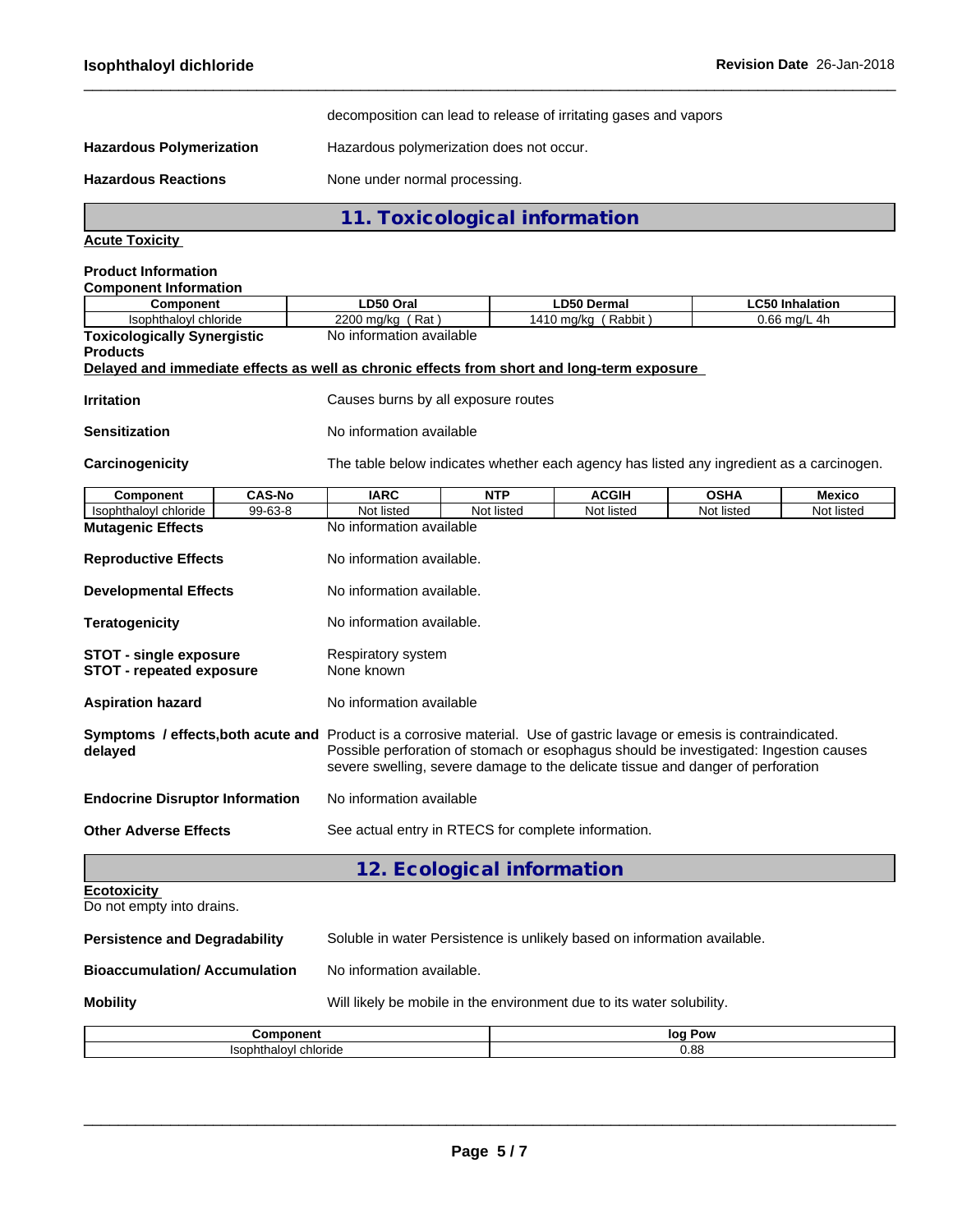# **13. Disposal considerations**

**Waste Disposal Methods** Chemical waste generators must determine whether a discarded chemical is classified as a hazardous waste. Chemical waste generators must also consult local, regional, and national hazardous waste regulations to ensure complete and accurate classification.

 $\_$  ,  $\_$  ,  $\_$  ,  $\_$  ,  $\_$  ,  $\_$  ,  $\_$  ,  $\_$  ,  $\_$  ,  $\_$  ,  $\_$  ,  $\_$  ,  $\_$  ,  $\_$  ,  $\_$  ,  $\_$  ,  $\_$  ,  $\_$  ,  $\_$  ,  $\_$  ,  $\_$  ,  $\_$  ,  $\_$  ,  $\_$  ,  $\_$  ,  $\_$  ,  $\_$  ,  $\_$  ,  $\_$  ,  $\_$  ,  $\_$  ,  $\_$  ,  $\_$  ,  $\_$  ,  $\_$  ,  $\_$  ,  $\_$  ,

**14. Transport information**

| <b>DOT</b>                     |                                            |
|--------------------------------|--------------------------------------------|
| UN-No                          | UN3096                                     |
| <b>Proper Shipping Name</b>    | CORROSIVE SOLID, WATER-REACTIVE, N.O.S.    |
| Proper technical name          | Isophthaloyl chloride                      |
| <b>Hazard Class</b>            | 8                                          |
| <b>Subsidiary Hazard Class</b> | 4.3, 6.1                                   |
| <b>Packing Group</b>           |                                            |
| <b>TDG</b>                     |                                            |
| UN-No                          | UN3096                                     |
| <b>Proper Shipping Name</b>    | CORROSIVE SOLID, WATER-REACTIVE, N.O.S.    |
| <b>Hazard Class</b>            | 8                                          |
| <b>Subsidiary Hazard Class</b> | 4.3                                        |
| <b>Packing Group</b>           |                                            |
| <b>IATA</b>                    |                                            |
| UN-No                          | <b>UN2928</b>                              |
| <b>Proper Shipping Name</b>    | TOXIC SOLID, CORROSIVE, ORGANIC,<br>N.O.S. |
| <b>Hazard Class</b>            | 6.1                                        |
| <b>Subsidiary Hazard Class</b> | 8                                          |
| <b>Packing Group</b>           |                                            |
| <b>IMDG/IMO</b>                |                                            |
| UN-No                          | UN2928                                     |
| <b>Proper Shipping Name</b>    | TOXIC SOLID, CORROSIVE, ORGANIC, N.O.S.    |
| <b>Hazard Class</b>            | 6.1                                        |
| <b>Subsidiary Hazard Class</b> | 8                                          |
| <b>Packing Group</b>           |                                            |
|                                | 15. Regulatory information                 |

## **International Inventories**

| <b>Component</b>         | TSCA | <b>DSL</b> | <b>NDSL</b> | <b>EINECS</b><br>-53                                          | <b>ELINCS</b> | <b>NLF</b> | פחחם<br>וטטט | <b>ENCS</b> | <b>AICS</b> | טכטא | <b>KECL</b> |
|--------------------------|------|------------|-------------|---------------------------------------------------------------|---------------|------------|--------------|-------------|-------------|------|-------------|
| chloride<br>Isophthaloyl |      |            |             | $\rightarrow$ $\rightarrow$ $\rightarrow$<br>$202 -$<br>$-4-$ |               |            |              |             |             |      |             |

**Legend: X - Listed**

**E - Indicates a substance that is the subject of a Section 5(e) Consent order under TSCA.**

**F - Indicates a substance that is the subject of a Section 5(f) Rule under TSCA.**

**N - Indicates a polymeric substance containing no free-radical initiator in its inventory name but is considered to cover the designated polymer made with any free-radical initiator regardless of the amount used.**

**P - Indicates a commenced PMN substance**

**R - Indicates a substance that is the subject of a Section 6 risk management rule under TSCA.**

**S - Indicates a substance that is identified in a proposed or final Significant New Use Rule**

**T - Indicates a substance that is the subject of a Section 4 test rule under TSCA.**

**XU - Indicates a substance exempt from reporting under the Inventory Update Rule, i.e. Partial Updating of the TSCA Inventory Data Base Production and Site Reports (40 CFR 710(B).**

**Y1 - Indicates an exempt polymer that has a number-average molecular weight of 1,000 or greater.**

**Y2 - Indicates an exempt polymer that is a polyester and is made only from reactants included in a specified list of low concern reactants that comprises one of the eligibility criteria for the exemption rule.**

#### **U.S. Federal Regulations**

| <b>TSCA 12(b)</b> | Not applicable |
|-------------------|----------------|
| <b>SARA 313</b>   | Not applicable |

**SARA 311/312 Hazard Categories** See section 2 for more information